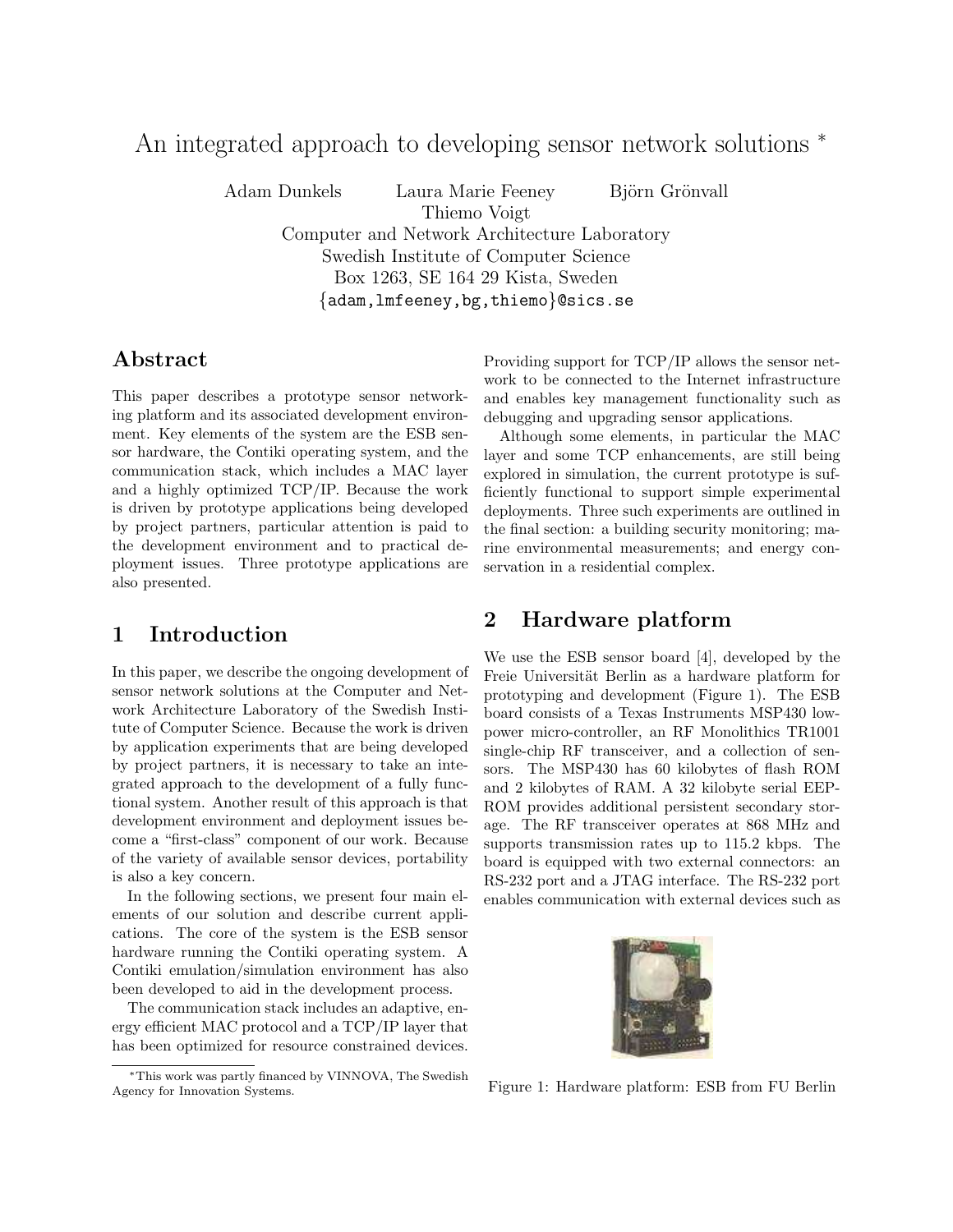a PC, while the JTAG interface can be used for code downloading and debugging. The on-board sensors are:

- A light sensor for the detection of visible light.
- A passive infrared sensor for detection of movement.
- A temperature sensor.
- A vibration sensor for detection of movement of the sensor board.
- A microphone for determination of the ambient noise level.
- An infra-red sender and receiver.

The MSP430 micro-controller is designed specifically for low-power applications and provides a set of low-power sleep modes. The micro-controller is awakened from the sleep mode by an interrupt, generated either by one of the internal timers, or by an external device such as one of the sensors.

To enable run-time reprogramming, the MSP430 supports selective rewriting of the internal flash ROM. This feature, combined with mechanisms in our Contiki operating system, drastically shortens the development cycle.

The TR1001 RF transceiver implements baseband transmission with either amplitude shift keying or on-off keying. The transceiver module provides halfduplex bit level access to the physical radio medium. All higher level mechanisms, such as MAC protocol processing, data encoding, and time multiplexing, must be done in software. However, because the transceiver is connected to one of the MSP430 UARTs, bit-shifting is done by the hardware rather than in software. This reduces the load on the microcontroller, as the UART causes an interrupt only after a full 8-bit byte has been received. Other sensor node designs, such as the Berkeley MICA motes [1], do not have their RF transceiver connected to a UART, and therefore an interrupt in generated for each incoming bit.

## 3 The Contiki Operating System

Operating systems for small embedded devices are commonly designed to offer high predictability and therefore require that resources and processes are predetermined and pre-allocated at compile time. In such systems, the operating system and all applications running on top of the system are statically linked into a monolithic binary that is downloaded into the embedded device. This approach works well for traditional embedded systems, but does not provide the flexibility needed for distributed sensor networks. Fixed, pre-determined resource allocation and static linking make it hard to dynamically update sensor node software, both during development and in deployed systems.

In contrast, the Contiki [2] operating system is designed with flexibility in mind and allows individual programs and services to be dynamically loaded and unloaded in a running system.

Like other operating systems for sensor devices, such as TinyOS [9], Contiki is based on an eventbased concurrency model. Unlike other systems, however, Contiki also provides preemptive multithreading for applications that specifically require it.

Event-based systems have the advantage of lower resource requirements than thread-based systems. Also, they are well suited to sensor networks due to the event-driven nature of the networks themselves. There are, however, applications that do not work well in event-based systems. One class of such applications are those that involve cryptographic computations. On the slow microprocessors used in sensor networks, such computations may take many seconds to complete. In a purely event-based system, the system is not able to respond to external events during the computation. In Contiki, the computation can be performed in a separate thread, allowing events to be handled while the computation runs in the background.



Figure 2: Dynamic linking of a service

When developing applications for sensor networks, the ability to reprogram the sensors without requiring physical access to the nodes greatly simplifies development and reduces the development time. Contiki has support for loading individual programs from the network, which makes it possible to dynamically reprogram the behavior of the network. A thin service layer, conceptually situated next to the kernel (Fig-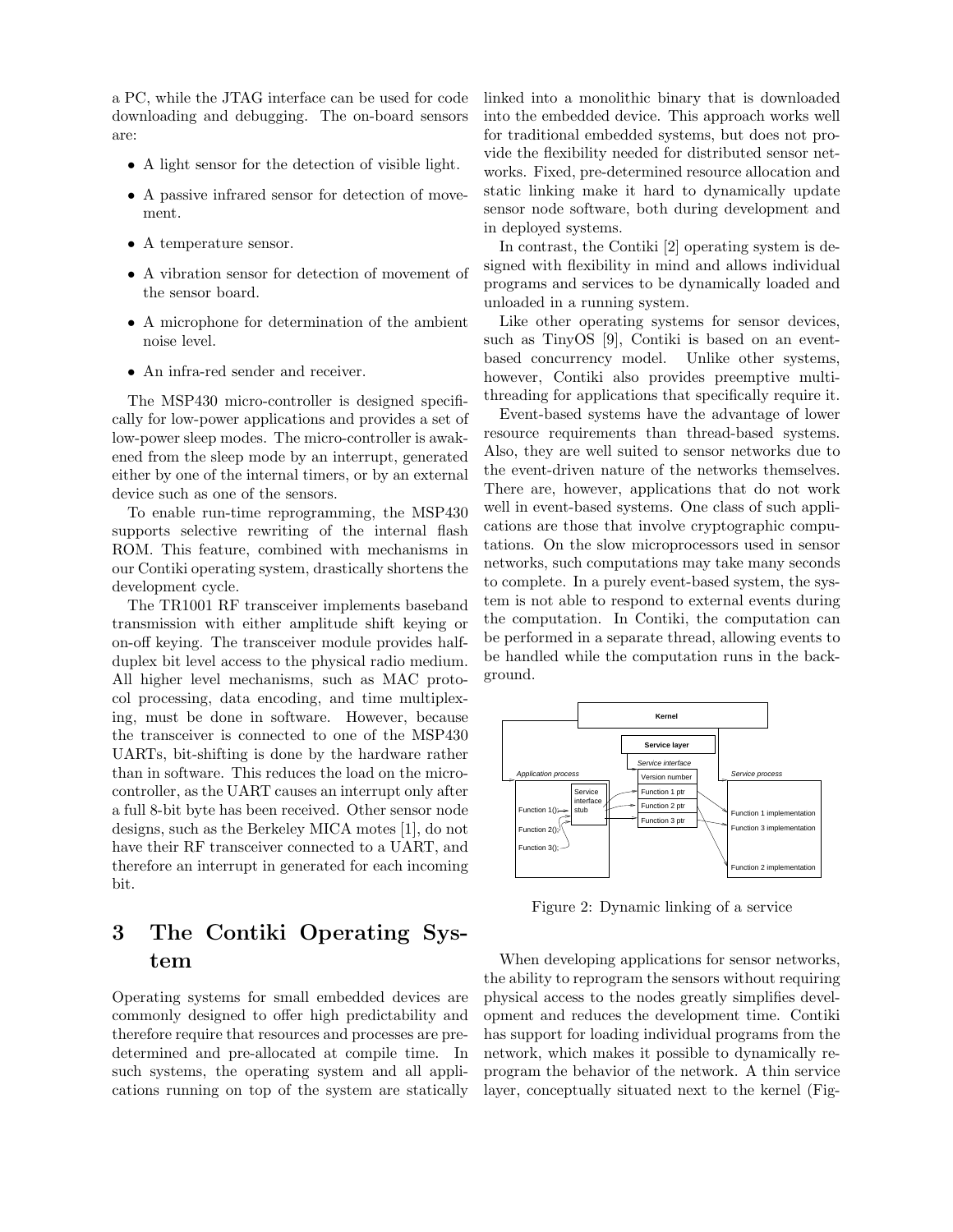ure 2), provides service discovery and run-time dynamic service replacement within each sensor node.

Contiki is designed to be portable across a wide range of different platforms. We have ported Contiki to several platforms, including the Atmel AVR and the Intel x86. Contiki was ported to the Z80 platform in less than a day, by a third-party developer.



Figure 3: Screenshot of the Contiki simulator

The inherent portability of Contiki also makes it trivial to run Contiki as a user-level process under a PC operating system such as FreeBSD. We have implemented a Contiki simulation environment in which each sensor node is represented by its own FreeBSD process and connected by network layer simulation. Because the simulator runs the same Contiki code as the ESB hardware, application programs developed in the simulator can be directly compiled and run on the sensor hardware. A screenshot of the simulator is shown in Figure 3.

### 4 MAC layer

Because it operates between the network layer and the wireless transceiver and among nodes sharing a wireless channel, the MAC layer plays a key role in two important areas: energy efficiency and quality of service. We are developing a lightweight MAC [8] in which an energy efficient TDMA-like structure is overlaid on a CSMA-based collision avoidance protocol. Distributed adaptation to traffic and interference can provide support for simple non-signalled quality of service.

This approach has several features that make it highly appropriate for sensor networks. Most importantly, the proposed MAC is asynchronous[7][11]. Avoiding synchronization overhead is particularly important for resource limited sensor nodes, which must also meet strict requirements on size, complexity and cost. Moreover, sensor networks are often intended for deployment in extreme or highly variable environments, which can negatively affect hardware stability.

The proposed MAC is also lightweight. In the absence of higher layer traffic, the MAC generates no traffic overhead – an advantage that is enabled by forgoing synchronization. This property is particularly important for sensor networks that are intended to monitor an environment over an extended period.

Because the proposed MAC uses adaptive mechanisms to minimize contention and interference, it is able to provide good best-effort QoS, as well as simple non-signalled (better than best-effort) QoS. Because no centralized coordination is used, it is also scalable for multihop sensor networks.

The simple underlying mechanism is extensible and additional mechanisms can be overlaid on it. In future work, it should be possible to support more complex signalled QoS schemes, on-demand synchronization, and admission control.

#### 4.1 Energy efficiency

In sensor nodes, the radio transceiver consumes a significant proportion of system energy. Although transmitting presents the highest energy consumption, energy consumed in receiving and idle (awake and prepared to receive) modes cannot be treated as negligible. The latter may be particularly significant, because nodes spend only a small proportion of their time transmitting and receiving.

A centralized network, in which the central node has knowledge of cell traffic and (often) access to electrical mains, naturally supports mechanisms based on spending energy and computational resources at this node in order to save them in the more constrained remote nodes. In particular, the central node can schedule transmissions to minimize the amount of time that each node must spend awake and waiting for traffic, as well as acting as a source of (internal) synchronization for the network.

In a decentralized network that relies on cooperative forwarding of sensor data to a gateway, this approach is less directly applicable. Because nodes cannot predict when they will receive data for forwarding, they must remain in the high energy consumption idle mode. Moreover, there is no natural source of synchronization for traffic announcements or neighbor discovery messages, which can be used to establish a virtual infrastructure, e.g. [3].

An asynchronous power save protocol is based on the following observation: If each node remains awake just over half  $(.5 + \epsilon)$  of the time, its awake interval will overlap with that of each of its neighbors. In addition, the overlap is guaranteed to include either the first  $\epsilon$  or last  $\epsilon$  of the awake interval – regardless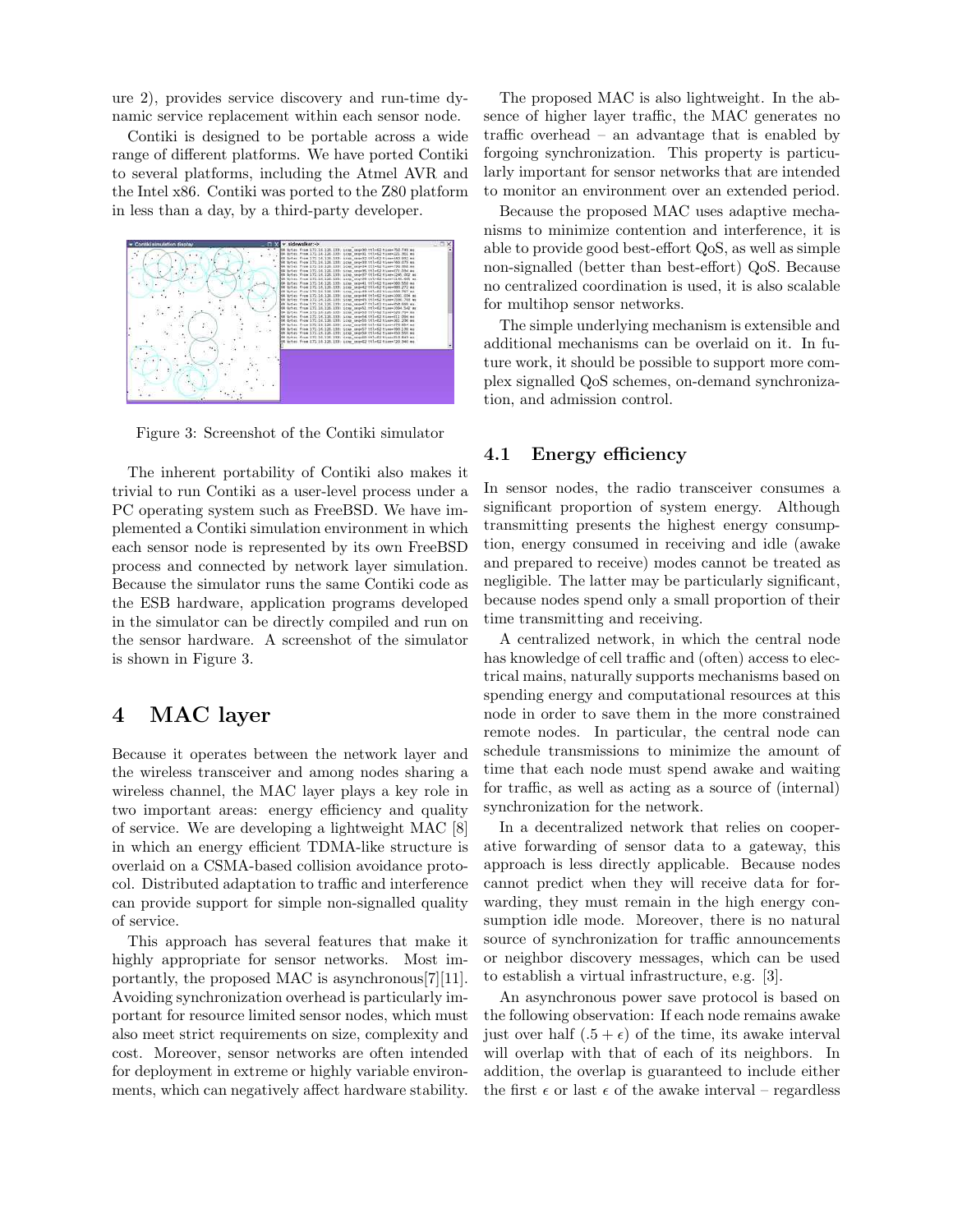of their phase difference  $<sup>1</sup>$ .</sup>

Any node with pending data uses these two intervals to broadcast a traffic indication (ATIM) message, as well as to transmit any other broadcast traffic. The ATIM message indicates the neighbors for which the transmitter has pending traffic, along with its current estimate (if any) of that neighbor's relative phase. By the principle outlined above, every neighbor receives one or the other of the ATIMs.

If the phase estimate in the ATIM is wrong, due to either phase change or clock drift, or is missing, the destination provides this information with an ATIM-ACK message. From the phase information, the sender can determine its available "transmission window" (Figure 4) for each neighbor. Note that the ATIM mechanism is only used to determine intervals during which two neighbors are both awake to communicate. Access to the channel itself can be based on any CSMA mechanism; current work is based on the DCF defined in IEEE 802.11.

The energy saving obtained by this mechanism is roughly  $(.5-\epsilon)$ , less the overhead. However, it is possible to overlay two (or more) instances of this mechanism, using integral multiples of the base period. The increased latency and number of retransmissions required to ensure phase discovery make this approach most suitable for networks with low data frequency compared to the network lifetime.

#### 4.2 Flow adaptation

A multihop wireless sensor network is subject to a number of forms of contention and interference which significantly reduce its effective capacity[10]. The mechanism described above only allows neighbors to determine their transmission windows; it does not ensure that all pending data can be transferred during a transmission window.

Clearly, the phase distribution among a group of nodes significantly affects the available capacity of a link or region. For example, Figure 4 shows a felicitous distribution of phases. Because the transfer windows of the three nodes do not overlap, they cannot contend with each other. Moreover, because the



Figure 4: Transfer windows. ATIM (dark) and transfer interval (light) are shaded.

transmission window A-B is followed by the transmission window B-C, a flow A-B-C will experience low latency.

One advantage of the phase discovery approach is that a node can seamlessly change its phase with respect to its neighbors. Phase adjustment can be used to increase the effective capacity of a region and reduce latency along a path.

For example, a node can adjust its phase in order to avoid attempting to send data when there are high levels of contention or interference. Alternatively, the sequence of nodes which forms a path can adjust their phase in order to minimize intra-path interference and minimize latency.

The MAC protocol is currently being evaluated in simulation, using random phase adjustment. This approach has the advantage of simplicity, as well as reducing the likelihood of problematic feedback interactions. Future work includes more complex schemes, as well as incorporating some form of admission control.

# 5 Network and Application Layer: TCP/IP for Sensor Networks

In addition to application-specific distributed sensing and data fusion algorithms and protocols, there is still a requirement for supporting TCP/IP in the sensor network environment. This requirement is driven by practical issues such as network management, calibration, diagnostics, and debugging. Moreover, running standard Internet protocols in a sensor network makes it possible to connect the network directly to the Internet.

<sup>&</sup>lt;sup>1</sup>Formally: Define a period  $I = 1$  and and a value  $0 < \epsilon$ 0.25. Let  $T$  and  $R$  independently schedule an awake interval of duration  $(0.5 + \epsilon)$  followed by a sleep interval of duration  $(0.5 - \epsilon)$ , with a phase difference of  $0 \le \phi \le 1$ . Either the sub-interval  $[0..\epsilon]$  or the sub-interval  $[0.5..0.5+\epsilon]$ , measured on T, is completely contained in the awake interval of R.

The proof is trivial: Measured on  $T$ , the awake interval of  $T$ is  $[0.0.5+\epsilon]$  and the awake interval of R is  $[0+\phi.0.5+\epsilon+\phi]$ . If  $0 \leq \phi \leq 0.5$ , the awake interval of R cannot begin after  $t = 0.5$ and cannot end before  $t = 0.5 + \epsilon$ . If  $0.5 \leq \phi < 1$ , the awake interval of R cannot begin after  $t = 1$  and cannot end before  $t = 1 + \epsilon$ .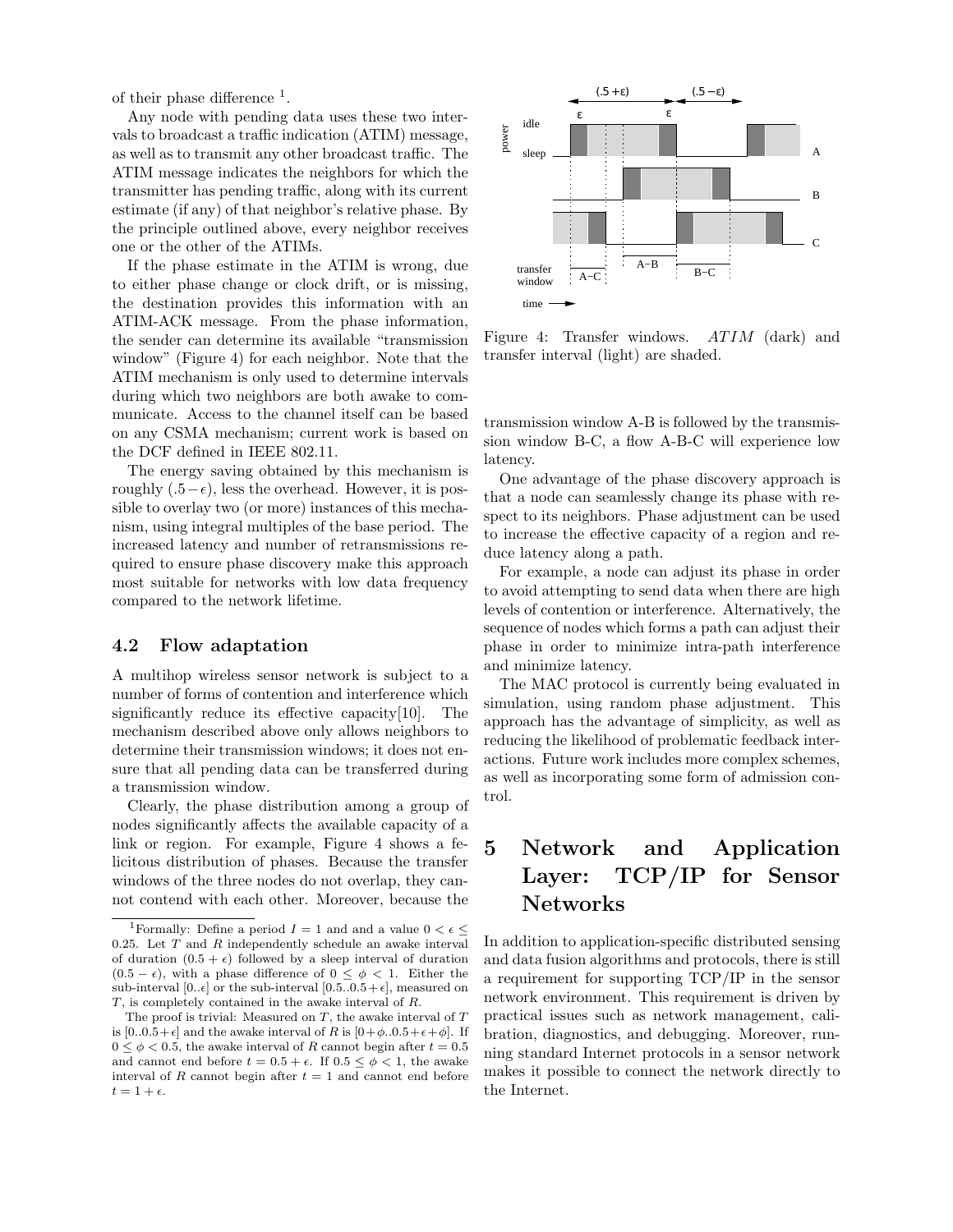Because a practical wireless sensor network cannot be operated in isolation, it must somehow be connected to an external network so that monitoring and management entities can communicate with it. There are significant practical advantages to being able to connect a sensor network to external IP-based infrastructures without the need for special proxies or middle-boxes [6]. We are therefore working on adapting the standard TCP/IP protocol stack for the specific needs of wireless sensor networks.

We envision that the UDP and TCP protocols are used for all data transport in sensor networks. Sensor data is generally transmitted using UDP/IP in conjunction with application specific data aggregation protocols. Certain administrative tasks require reliable unicast connections, as well as the ability to address a particular node. For this purpose, TCP/IP is used.

One example of such an administrative function is upgrading or reprogramming an individual sensor. For example, it may be necessary to provide a new task list to a node once it has completed its current task. Because different nodes may finish their tasks at different times, or only a subset of nodes are to be upgraded, it may be necessary to address individual sensors. Using TCP, a new task list and the associated code can be sent to a sensor from an external IP network. This technique reduces the amount of code that needs to be stored on the device, as well as providing additional flexibility.

Another important example of administrative functionality for which TCP/IP is useful are debugging and diagnostic tasks requiring reliable connectivity to a specific sensor. The importance of this kind of supporting functionality quickly becomes clear when deploying experimental applications and fully justifies the effort spent on this case.

It is sometimes argued that TCP/IP is too heavy weight for resource constrained sensor networks. Among the issues which raise concern are the memory overhead, the header overhead, the appropriateness of the IP addressing scheme, as well as the overall performance impact of the TCP end-to-end acknowledgment and retransmission scheme. We address the first two issues below and present the last two in more detail in sections below.

We have developed uIP [5], a complete  $TCP/IP$  implementation with a code size of only a few kilobytes and requiring only few hundred bytes of RAM. Note that a focus on a specific implementation does not preclude portability: uIP runs not only on the ESB sensor platform, but has been ported to a variety of 8-bit and 16-bit processors.

Issues of header overhead can be overcome by using

specific forms of header compression that utilize the fact that the data transmitted in the sensor network will be generated by a small set of applications.

#### 5.1 Spatial IP addressing

In sensor networks, it is generally required that nodes have a notion of their location, in order to give the collected data meaning. In spatial IP addressing, each sensor node uses its spatial location to construct its IP address, as shown in Figure 5. It is important to note that the spatial IP address not necessarily denotes a single identifiable sensor node. Rather, the address only represents the location of the node. If a node is replaced, the new node will assign itself the same IP address as the replaced node. Nodes that move are simply assigned a new IP address based on their current location.

Location information may be an absolute position (i.e. from a GPS unit) or it may be a relative position derived from some localization protocol. The address may even be derived from a logical position, such as a room number, as in the building security application described below.



Figure 5: Spatial IP address assignment

If nodes are aware of their spatial location and use this information to derive their address, then address assignment requires neither a central server nor communication among the sensor nodes. Furthermore, spatial IP addressing enables regional subnetting, as well as various forms of regional broadcast, as in Figure 6.

#### 5.2 Distributed TCP Caching

The TCP end-to-end acknowledgment and retransmission scheme results in expensive retransmissions along every hop of the path between the sender and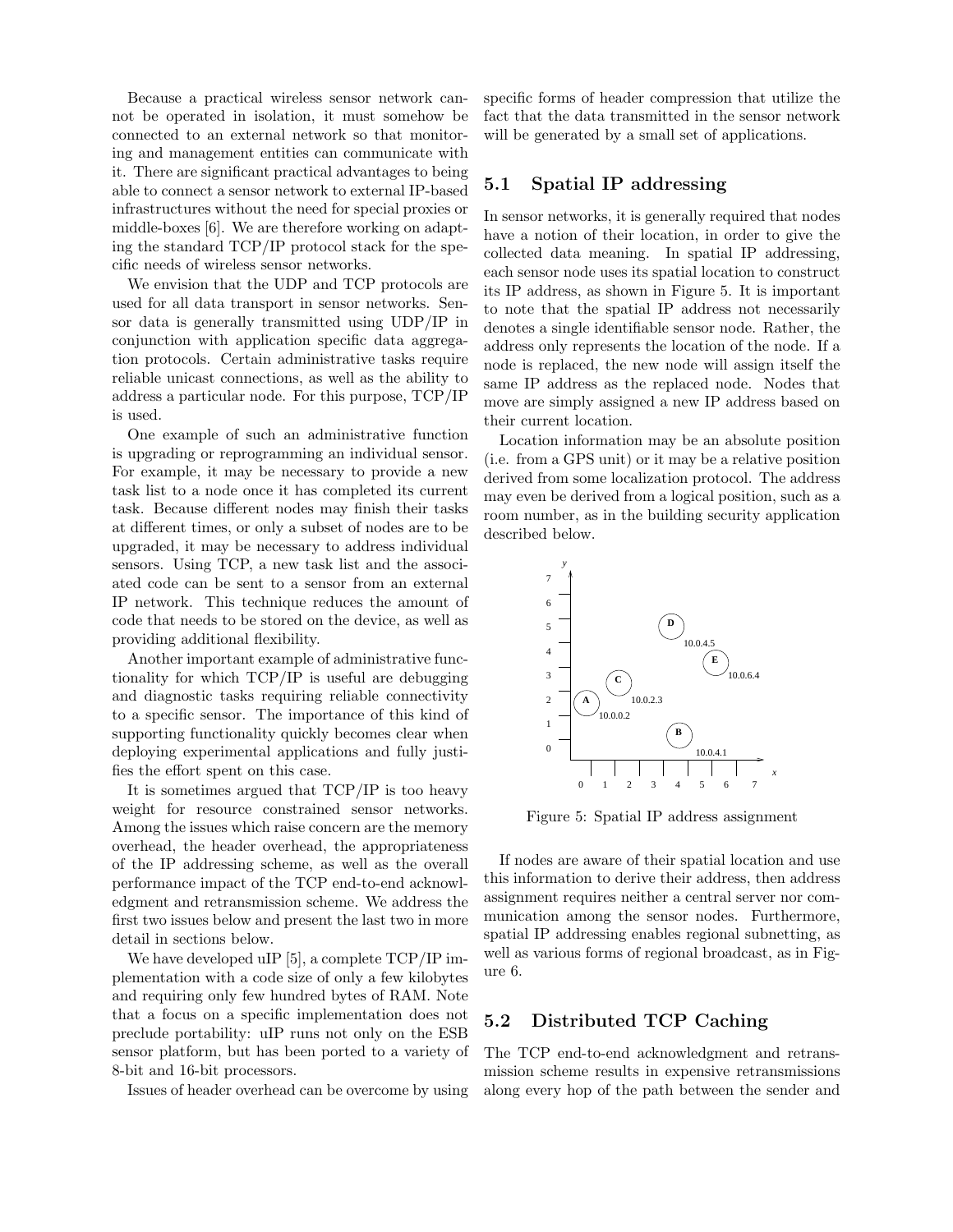

Figure 6: Regional subnets

the receiver if a packet is lost. This leads to poor performance in terms of both energy consumption and throughput. To overcome these problems, we have developed Distributed TCP Caching (DTC).

Distributed TCP caching avoids end-to-end retransmissions by caching TCP segments in the network and performing local retransmissions.

Ideally, each node would cache all the segments and the last node to have successfully received a segment would perform a local retransmission. Because sensor nodes are memory constrained, however, each node is only permitted to cache one segment. Nodes therefore attempt to identify and cache segments that may not have been received successfully by the next hop, as indicated by a missing (active or passive) acknowledgment.

In our simulations, we use active link layer acknowledgments. A TCP segment that is forwarded but for which no link layer acknowledgment is received is assumed to have been lost in transit. Therefore, the segment is locked in the cache, indicating that it should not be overwritten by a TCP segment with a higher sequence number. A locked segment is removed from the cache when an acknowledgment referring to the cached segment is received, or when the segment times out.

To avoid end-to-end retransmissions, DTC needs to respond to lost packets more quickly than regular TCP. DTC uses ordinary TCP mechanisms to detect packet loss: timeouts, duplicate and selective acknowledgments. Every node participating in DTC therefore has to maintain a soft TCP state for each end-to-end connection for which it forwards packets.

Simulation experiments show that this mechanism substantially improves TCP performance in wireless sensor networks: DTC significantly reduces the overall number of TCP segment transmissions and the number of end-to-end retransmissions. Analytical results also suggest that DTC performs well: The number of transmitted segments is only about 10% higher than would occur given an ideal caching strategy for short paths (six hops) and about 25% higher for longer ones (11 hops).

A high-level network simulation environment allows developers to quickly and easily generate large numbers of randomized scenarios. Having studied the effectiveness of DTC in this environment, we are currently in the implementing it for the ESB nodes, using the Contiki simulator.

### 6 Applications

This section describes three prototype networks being developed in cooperation with project partners in their areas of specific interest and presents some preliminary results. Although the communication patterns within the networks themselves are fairly simple, a number of interesting issues arise in practical deployments.

#### 6.1 Building security

The purpose of this sensor network application is to secure a sensitive installation. The work is carried out in cooperation with SAAB Technologies. A demonstration was held in May, 2004.

In the demonstration scenario, a network of motion sensors is deployed in an office environment. If there are movements in the building that are not supposed to be there, they are detected by the sensor network and an alarm is sent via GSM. A security team responding to the alarm logs into the building network to obtain information about the status inside the building.

The demonstration network was deployed along a 90 meter long corridor, and about ten adjacent offices. The network consisted of ESB nodes with two separate roles: motion detector nodes and backbone nodes. The motion detectors were placed in the offices and the backbone nodes were placed along the corridor. Each motion detector had a direct communication path to at least one backbone node, and the backbone nodes each had contact with one other backbone node. One backbone node was equipped with an external network interface. Overall, the demonstration network was relatively small, consisting of two to four backbone nodes and five to eight sensors.

When a motion detection node detects movement, it transmits an alarm message to the closest backbone node. The backbone node saves this message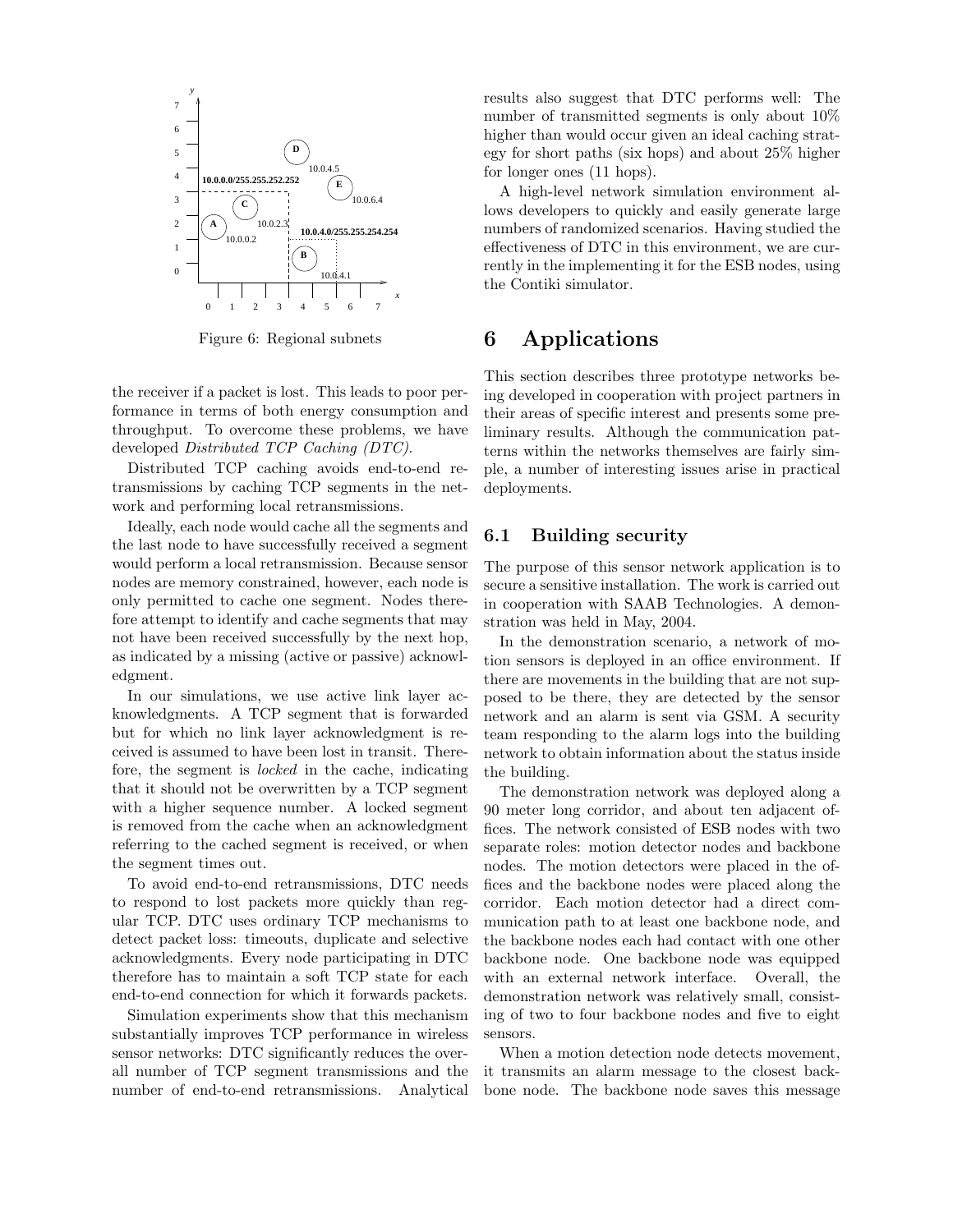and transmits the information to its neighbor backbone nodes. Eventually, all of the backbone nodes have information about the entire state of the network. The backbone node with network connectivity transmits the alarm information over GSM.

The security team also has a mobile backbone node (a PDA) that can contact the closest backbone node, download the entire network state, and provide a "tactical display".

The network used a variant of spatial IP addressing where all nodes, both motion detection nodes and backbone nodes, were given  $(x, y)$  coordinates and configured themselves with an IP address in the form 172.16.x.y. This configuration information was provided to each sensor at deployment time over IR using a backbone sensor as a form of remote control – a convenient solution to a practical problem in deploying sensor network solutions. The mobile backbone node had a fixed IP address from another network, indicating that it somehow was different from the other backbone nodes.

#### 6.2 Marine monitoring

This work is intended to study the feasibility of using a sensor network for monitoring water temperature and salinity, significantly reducing the cost of this aspect of marine research. The application is currently being developed in cooperation with UmeåMarine Sciences Centre.

The network will be deployed in the northern part of the Baltic Sea, where fresh water movements affect temperature and salinity. The depth of the water is about 20 meters at the location being used for the study.



Figure 7: Marine sensor network

The structure of the network is shown in Figure 7. Sensors are attached to a cable that descends from a buoy, providing measurements of temperature and salinity at known depths. Because underwater communication using acoustic channels is still in its infancy and underwater modems are expensive, these sensors will be connected as a fixed network. The sensors being developed for underwater sensing are based on a simplified ESB node, waterproofed for use in a marine environment.

Above the waterline, at the buoy atop each cable, is a full function ESB node. These nodes collect sensor data from the fixed network beneath them and forward the data over their wireless interface to the node designated as the gateway. A GPRS module is attached to the gateway node via the RS-232 interface of the ESB.

The collected data will be transferred to the marine sciences center via GPRS. The GPRS interface also supports data transport to the sensor nodes for reprogramming, monitoring and debugging. This functionality is an example of the usefulness of being able to manage nodes directly via TCP/IP protocols.

#### 6.3 HVAC Monitoring

The purpose of this network is to explore the feasibility of instrumenting a residential complex to improve the efficiency of its HVAC (heating, ventilating, and air conditioning) system. The network is being deployed by a small company, Raditex AB, which intends to use the information from this study to improve the energy efficiency of the heating system.

In order to know where the energy is consumed, it is necessary to measure the temperature at many different locations inside the buildings. This is done using a scaled down ESB node, equipped with less sensors than a full scale node: temperature and vibration.

The energy control rooms for the complex are already connected over Ethernet, so an IP-based sensor network fits well with the existing infrastructure. This network also uses a variant of spatial IP addressing, where the IP address includes the building number, the floor, and the number of the closest apartment.

## 7 Conclusion

In this paper, we have described the ongoing development of sensor network solutions at the Computer and Network Architecture Laboratory of the Swedish Institute of Computer Science. Key elements of the system are the ESB hardware platform, the Contiki operating system and the communication stack,